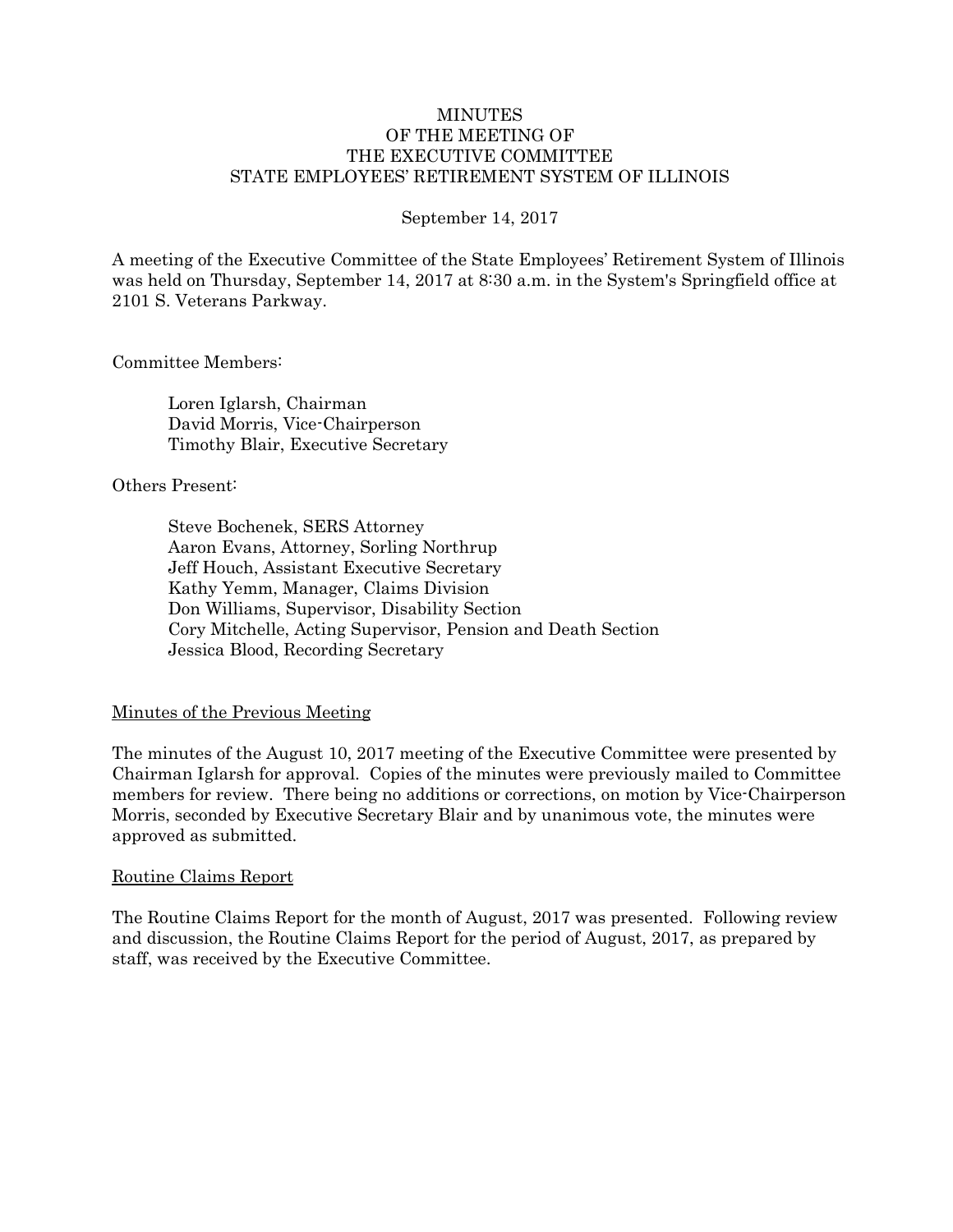## Old Business

### HB 2496 Veto

Jeff Houch discussed the recent veto of HB 2496. After discussion, the Executive Committee agreed to defer all waiver cases until the October meeting to allow time for review of internal policy and administrative rules. It was also agreed that a statement regarding the effect of the veto on deferred waiver cases would be prepared for the Board of Trustees in order to determine a future course of action.

### Wenona McKeown - Non-Occupational Disability – Medical Consultant Review

Wenona McKeown works as an Employment Security Program Representative for the Illinois Department of Employment Security. She last worked June 12, 2014 and began a medical leave of absence on June 13, 2014. She has not returned to work.

Ms. McKeown attended a Independent Medical Exam on May 13, 2017. The physician who performed her evaluation noted that he did not find her disabled from performing her job duties at this time.

Ms. McKeown attended an Internist Independent Medical Exam on May 27, 2017. The physician who performed her evaluation noted that he did not find her disabled from performing her job duties at this time.

Ms. McKeown requested a hearing before the Executive Committee that was held on July 13, 2017. She was informed that she could submit further medical evidence to support her request to remain on SERS Non-occupational disability benefits. Medical evidence dated July 28, 2017 from her treating physician was provided for further review.

Medical Consultant 063 reviewed Ms. McKeown's file on August 11, 2017 and was of the opinion that the evidence in her file does not support a condition which would prevent Ms. McKeown from performing the tasks outlined in her Job Duty Statement and that she is capable of returning to work.

Medical Consultant 070 reviewed Ms. McKeown's file on September 2, 2017 and was of the opinion that based on the medical evidence in her file, as of this date, Ms. McKeown does retain the ability to perform all the duties of her job.

Ms. McKeown's non-occupational disability benefits were suspended on July 31, 2017. She disagrees with the temporary denial of her benefits and is asking the Executive Committee to consider overturning this decision.

After reviewing the facts of the case and some discussion, the Executive Committee agreed to defer the case until more information is received from the Department of Employment Security regarding Ms. McKeown's job duties.

Dave Oleson - Occupational Disability – Re-appeal for 12 Month Waiver - Deferred Brad Grotefendt - Occupational Disability – Waiver of 12 Month Filing Period - Deferred

Julie Landrus – Occupational Disability – Waiver of 12 Month Filing Period - Deferred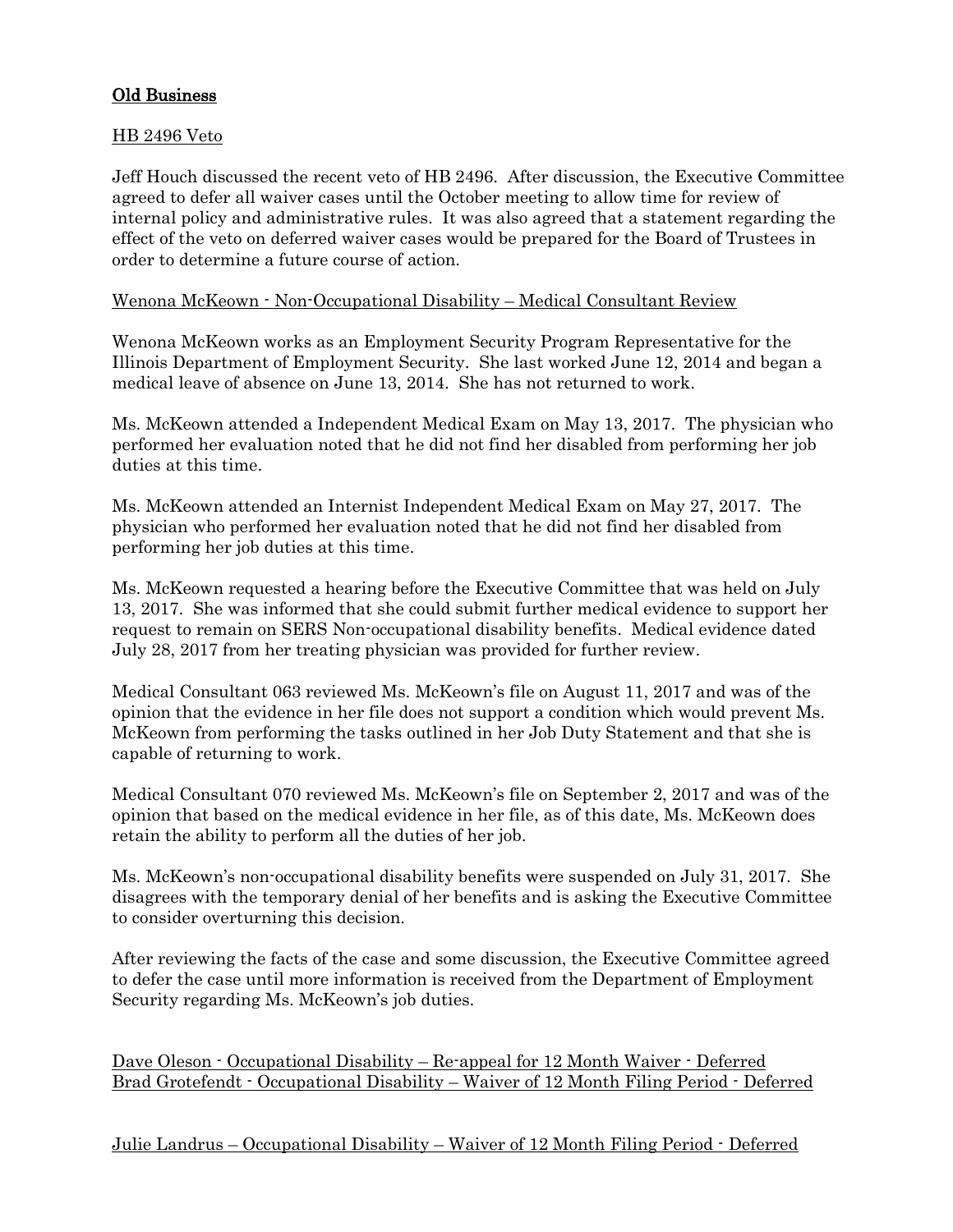# Venasa Veal – Occupational Disability – Waiver of 12 Month Filing Period – Deferred

# Claudia Kemple – Non-Occupational Disability – Waiver of 90 Day Filing Period - Deferred

### NormaJean Norris-Brantley – Appeal of SSA Overpayment – Recommendation from SERS **Attorney**

Normajean Norris-Brantley is appealing her SSA overpayment for a third time. Her first and second appeals (October 2016 and November 2016) were denied.

Ms. Norris-Brantley received Social Security disability retroactive to November 1, 2013, resulting in an overpayment of \$37,128.00. Ms. Norris-Brantley received \$8,297.00 from Social Security because she had a previous overpayment with Social Security due to working and receiving a disability benefit at the same time.

Ms. Norris-Brantley's balance as of July 1, 2017 is \$29,767.28. When the overpayment occurred, Ms. Norris-Brantley was sent notification but she failed to respond to requests to contact SERS regarding the money owed. Subsequently, the SERS Voucher Section offset her entire pension to collect the overpaid monies. Once she had appealed to the Executive Committee, her payment was reduced to \$560.00 per month (based on the balance of \$33,394.28 at the time of the decision, making the monthly payment \$5.00 short of what it should be), which allows her overpayment to be paid in five years per SERS policy.

Attorney Bochenek presented Recommendation No. 2017-7 to the Committee to deny Ms. Norris-Brantley's appeal of her SSA overpayment based on the facts of the case and the records provided by SERS. Executive Secretary Blair made a motion to accept Recommendation No. 2017-7. The motion was seconded by Chairman Iglarsh and all were in favor.

# New Business

### Marla Buro – Appeal to Receive Retroactive Pension

Marla Buro retired reciprocally with the Illinois Municipal Retirement Fund. She ceased state employment in March, 1990. Ms. Buro was eligible for a pension annuity on April 1, 2014 as that is the date she turned 60 years old.

On May 30, 2017 Ms. Buro contacted SERS and requested the cost to purchase a refund previously taken. Ms. Buro purchased the refund in June, 2017.

Ms. Buro's pension was processed with an effective date of July 1, 2017 due to the service purchase. She is requesting a refund of the purchase so her pension can be paid retroactively to April 1, 2014.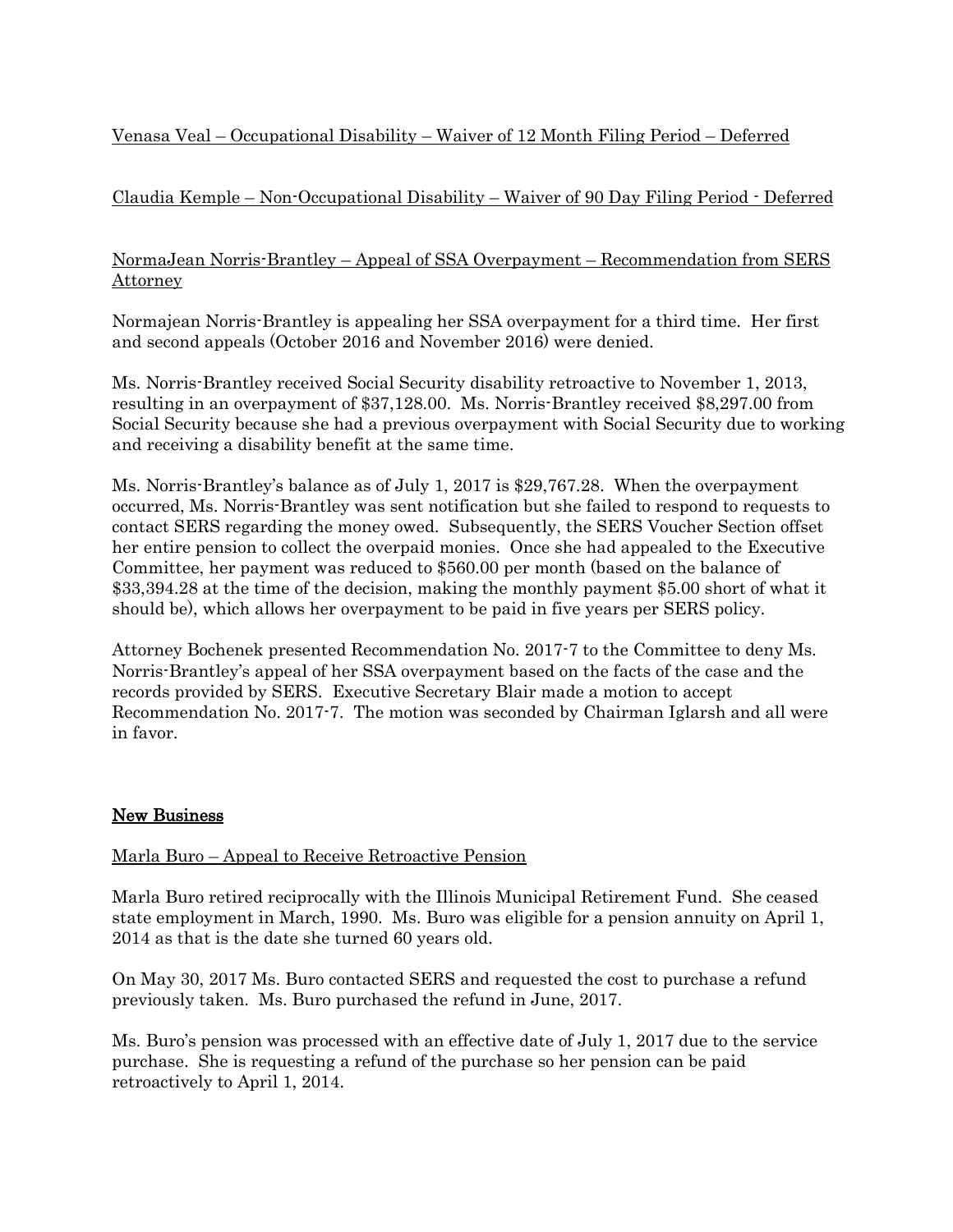Based on the facts of the case and the information submitted, a motion was made by Chairman Iglarsh to approve Ms. Buro's request for a refund of her service purchase. The motion was seconded by Vice-Chairperson Morris and all were in favor.

### Douglas Grounds – Appeal to Purchase Leave of Absence Earnings Credit

Douglas Grounds retired July 1, 2017. He had taken several leaves of absence over the last few years and has purchased the service credit for this time. Mr. Grounds did not purchase the earnings credit however; so there is one month of service credit in his final average compensation with no earnings and one month with sixteen days of salary.

Mr. Grounds is requesting to purchase the earnings credit for his leave of absence from February 1, 2014 through March 14, 2014 to increase his FAC as if he had been paid his salary for this time period.

After review of the case and some discussion, a motion was made by Executive Secretary Blair to approve Mr. Grounds' request to purchase his leave of absence earnings credit, seconded by Chairman Iglarsh and all were in favor.

### Michelle McAuliffe – Re-Appeal for Refund of Social Security Offset – Mbr: Joseph McAuliffe

Michelle McAuliffe is requesting a re-appeal of the denial of her case at the June, 2017 Executive Committee meeting.

Ms. McAuliffe began receiving a survivor annuity effective July 1, 2013, following the death of member Joseph McAuliffe on June 8, 2013.

Ms. McAuliffe was receiving 50% of her husband's accrued pension until she turned 60 on January 16, 2017. In January, 2017, Ms. McAuliffe became eligible to receive a widow's benefit from Social Security in the amount of \$1,619.70. Half of this amount, \$809.50, was offset from the SERS survivor annuity. Ms. McAuliffe did not receive the widow's benefit from Social Security because she was earning more than the limit allowed from her own employment.

SSA advised that once Ms. McAuliffe turned 62 or retired, she would no longer be eligible for a widow's benefit.

Ms. McAuliffe retired from the Chicago Teachers' Pension Fund on January 5, 2017.

SERS removed the Social Security offset effective February 1, 2017.

Ms. McAuliffe is requesting the offset be removed effective January 1, 2017 so she can be paid the amount of \$809.50 that was offset in that month.

Based on the facts of the case and information submitted, a motion was made by Executive Secretary Blair to deny Ms. McAuliffe's re-appeal for a refund of her Social Security offset. The motion was seconded by Chairman Iglarsh and all were in favor.

### Juan Fletcher – Appeal to Waive Lump Sum Death Benefit – Mbr: Emma Keaton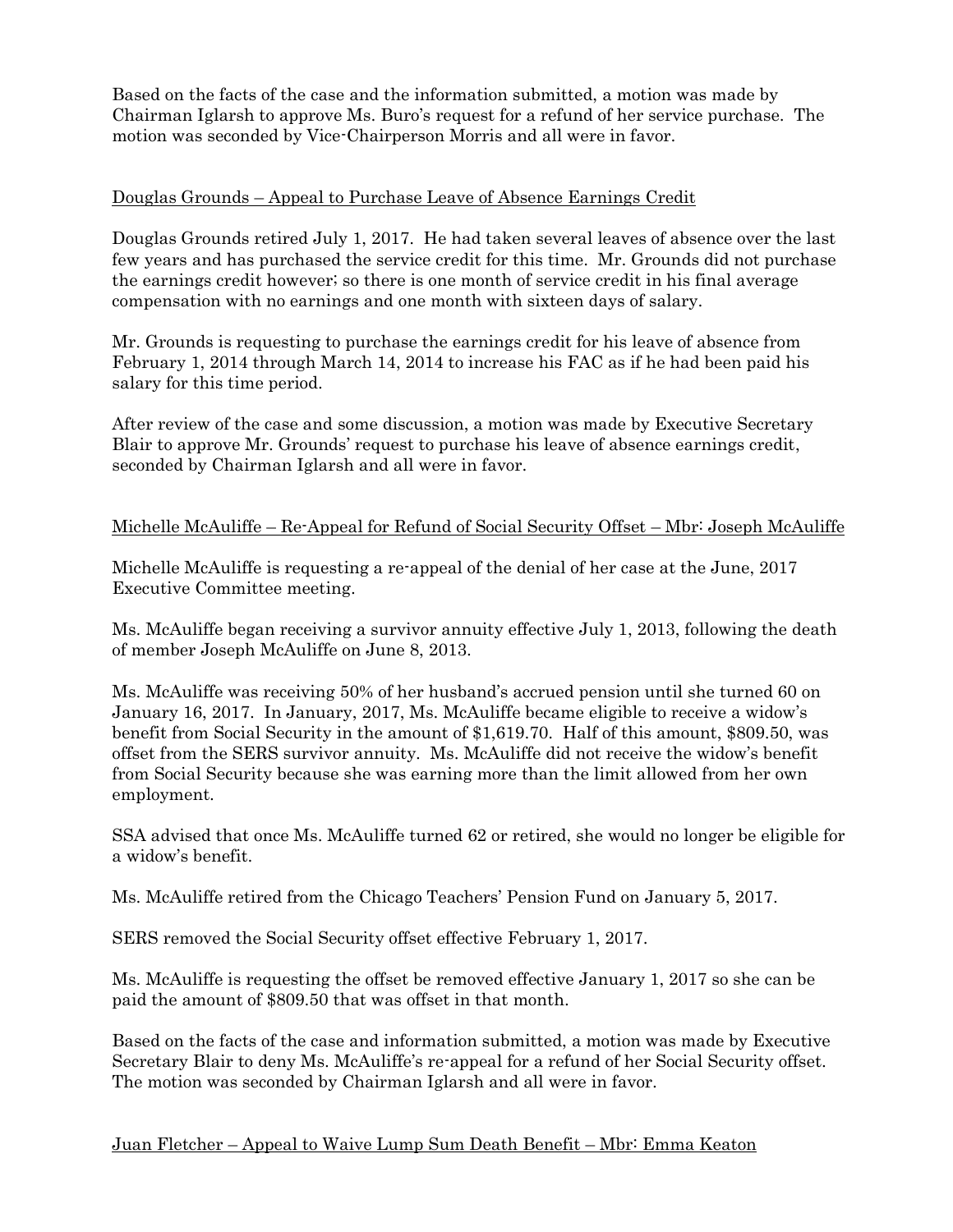Emma Keaton, a retired state employee, died on February 28, 2017. A death benefit is payable in the amount of \$500.00.

Ms. Keaton listed two beneficiaries – her son, Juan Fletcher, and a grandson, Nate Jiles. Juan Fletcher is requesting a waiver of his portion of the death benefit.

After some discussion, a motion was made by Chairman Iglarsh to approve Mr. Fletcher's request to waive his lump sum death benefit, seconded by Vice-Chairperson Morris and all were in favor.

### Visitacion Pullins – Appeal to Restore Pension to Original Amount and Waive Overpayment

Visitacion Pullins retired on October 1, 2016. Her former agency, the Department of Human Services, sent a deduction from her lump sum sick and vacation to SERS that should have been sent to Deferred Compensation. This caused an additional \$22,500.00 to be posted to her final payroll that was not due.

This error incorrectly inflated her final average compensation, which in turn incorrectly increased her monthly pension amount from \$6,134.16 to \$6,447.12. This created an overpayment in the amount of \$3,129.60.

Ms. Pullins is requesting her pension be restored to the original amount paid to her and the overpayment waived.

After review of the case, a motion was made by Executive Secretary Blair to deny Ms. Pullins appeal to restore her pension to the original amount and waive her overpayment. The motion was seconded by Chairman Iglarsh and all were in favor.

# Deanna McDonald – Non-Occupational Disability – 90 Day Waiver - Deferred

# Kelly Moore – Occupational Disability – 12 Month Waiver - Deferred

Rosalind Williams – Occupational Disability – 12 Month Waiver - Deferred

Shellie Cartwright – Non-Occupational Disability – 90 Day Waiver - Deferred

Marcia Burjes – Non-Occupational Disability – 90 Day Waiver - Deferred

### Raymond Ulrich – Request to Lower Monthly Payment for Overpayment

Raymond Ulrich worked as a carpenter for the Department of Corrections. Mr. Ulrich was injured on March 9, 2015. His workers' compensation claim was denied and Mr. Ulrich started SERS temporary disability on April 1, 2015. Mr. Ulrich's workers' compensation claim was settled March 21, 2017.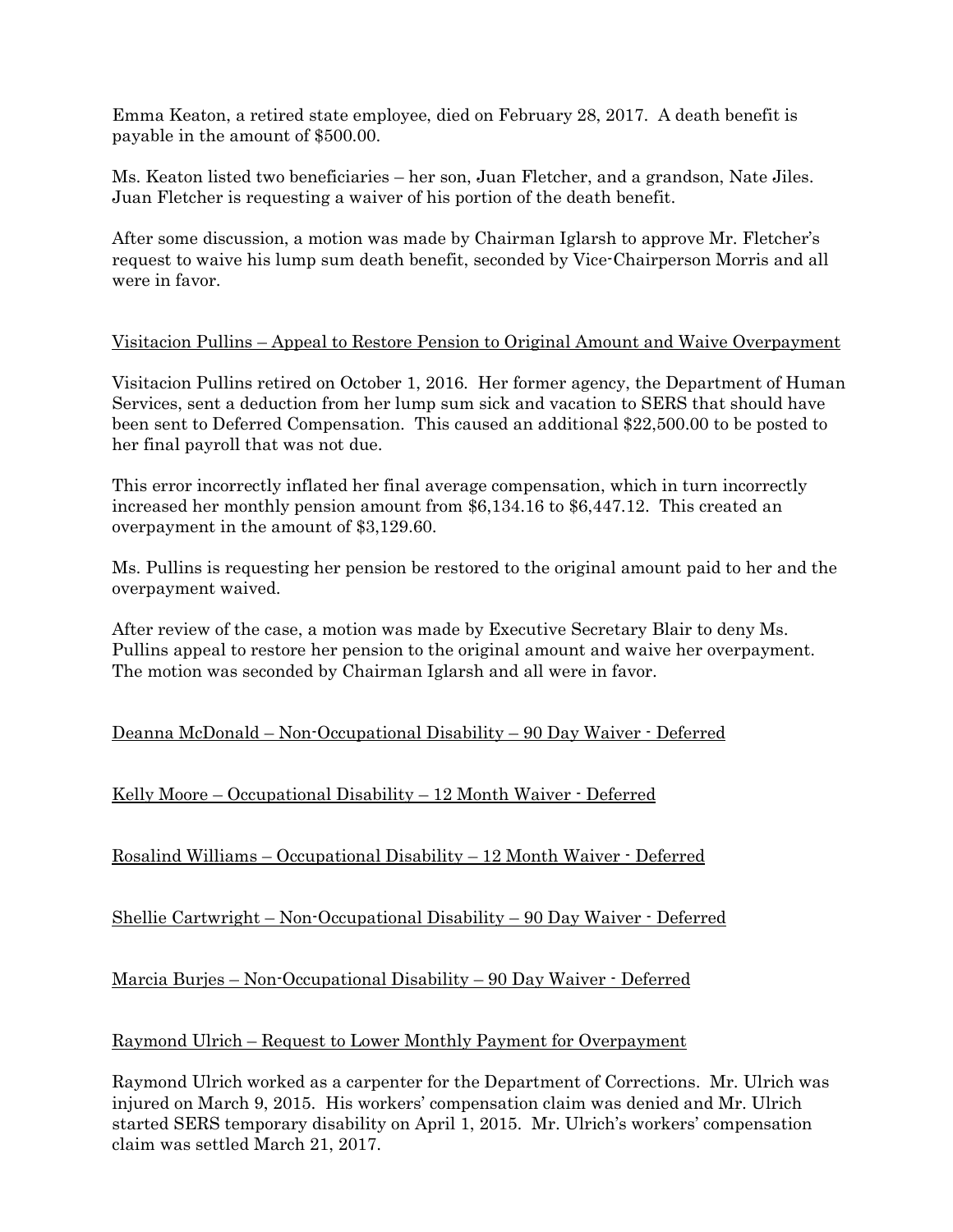Mr. Ulrich's benefit was converted to a temporary disability that has resulted in four different overpayments:

1. The original conversion resulted in an underpayment of \$26,649.37. This check was sent to Mr. Ulrich. It was later discovered that the FAC given by the computer was wrong. Mr. Ulrich was advised to return the check as the calculation was wrong. Mr. Ulrich later cashed the check.

2. Mr. Ulrich was paid an occupational benefit from August 25, 2014 – January 31, 2015. The occupational benefit was paid at the wrong FAC. This resulted in a \$6,445.46 overpayment.

3. The third overpayment was created after the correct salary was used to convert Mr. Ulrich's temporary disability to occupational disability. This resulted in an overpayment of \$9,795.92.

4. The future occupational disability was originally paid using the incorrect FAC for the first five months resulting in an overpayment of \$4,424.82.

Mr. Ulrich's net over payment is \$47,315.57. The Benefit Support Section has deducted \$3,002.80 (half of the gross benefit) toward the overpayment. Mr. Ulrich's current overpayment is \$44,312.77.

Mr. Ulrich has supplied his monthly expenses which total \$4,220.00. Mr. Ulrich is requesting SERS take out \$1,000.00 out of each disability check to satisfy his overpayment. This would take approximately 44 months to pay off the overpayment. Mr. Ulrich is 54 years old.

After reviewing the facts of the case, a motion was made by Executive Secretary Blair to deny Mr. Ulrich's request to lower his monthly payment. The motion was seconded by Chairman Iglarsh and all were in favor.

### Cynthia Phillips – Request Deferral of Overpayment

Cynthia Phillips was approved for a Non-Occupational benefit from SERS effective February 4, 2016.

Ms. Phillips was approved for a retroactive Social Security disability benefit effective June, 2016. The retroactive benefit created an overpayment with SERS totaling \$15,652.00 for the time period of June 1, 2016 through June 30, 2017.

SERS sent the member a notification letter on July 27, 2017 explaining the calculation of the overpayment and what was due SERS.

Ms. Phillips is not currently receiving a disability benefit as it ended June 30, 2017 due to half time ceasing. She is not eligible for a pension and is not covered under the State of Illinois Group Insurance Program.

Ms. Phillips has engaged a legal representative to work with the State of Illinois to determine if her disability is occupational or non-occupational. She is requesting that